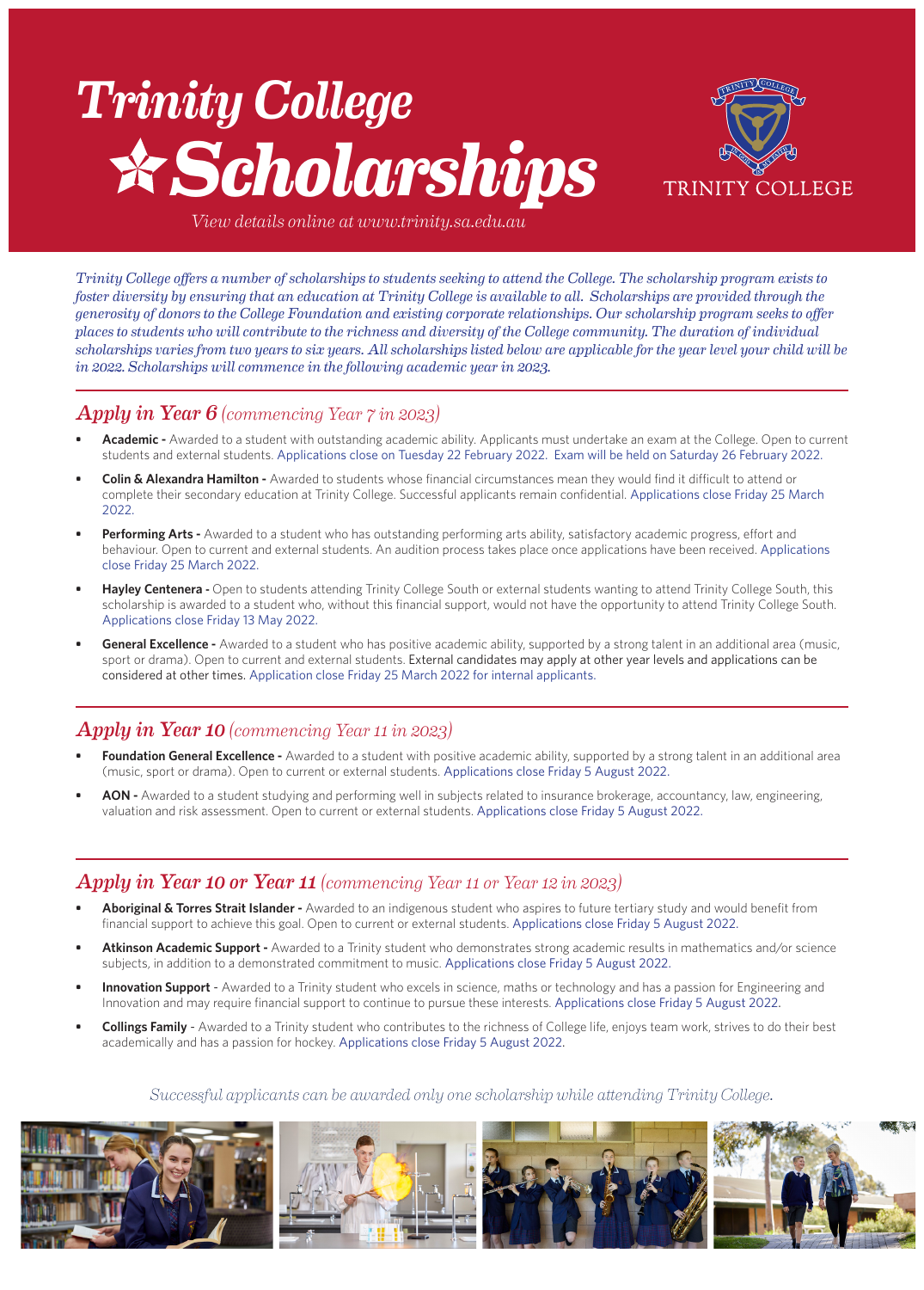# *Scholarship Application Form*

*Successful applicants can be awarded only one scholarship while attending Trinity College.* 

If currently attending a school other than Trinity College and, you have not already applied for enrolment, an Application for Enrolment Form must accompany this scholarship application. The Application for Enrolment Form can be downloaded from the College website or collected in person from Central Administration. For further information telephone the Enrolment Office on 8522 0666.

| Male<br>Female |  |
|----------------|--|
|                |  |

### *Please return the completed application to the Foundation Office by 5.00pm on the day applications close with the following additional mandatory information. The Foundation Office can photocopy documents if required.*

A 200 word essay (maximum) by the applicant outlining what it will mean to receive the scholarship and their future goals.

Copies of your most recent semester school reports, certificates, NAPLAN results and awards *(primary and secondary students only).* 

Any supporting documentation other than school commitments *(eg sporting clubs, music lessons, voluntary groups)*.

A written reference/s to support your application *(from a teacher or mentor)*.

A letter from a parent or guardian to support your application and/or any special considerations you would like taken into account.

\$20.00 examination fee *(Year 7 Academic Scholarship only)*.

Completed financial statement *(Colin & Alexandra, Hayley Centenera, Aboriginal & Torres Strait Islander, Atkinson Academic & Innovation scholarships only)*.

#### **Submission process**:

- 1. Applications will be accepted electronically via email to foundation@trinity.sa.edu.au prior to 5.00pm on the due date.
- 2. You can deliver all documents to the Trinity College Foundation Office located at Alexander Avenue, Evanston South or post to PO Box 131 Gawler SA 5118.

Further enquiries can by made to the Trinity College Foundation Office on (08) 8523 8754 or via email to foundation@trinity.sa.edu.au.